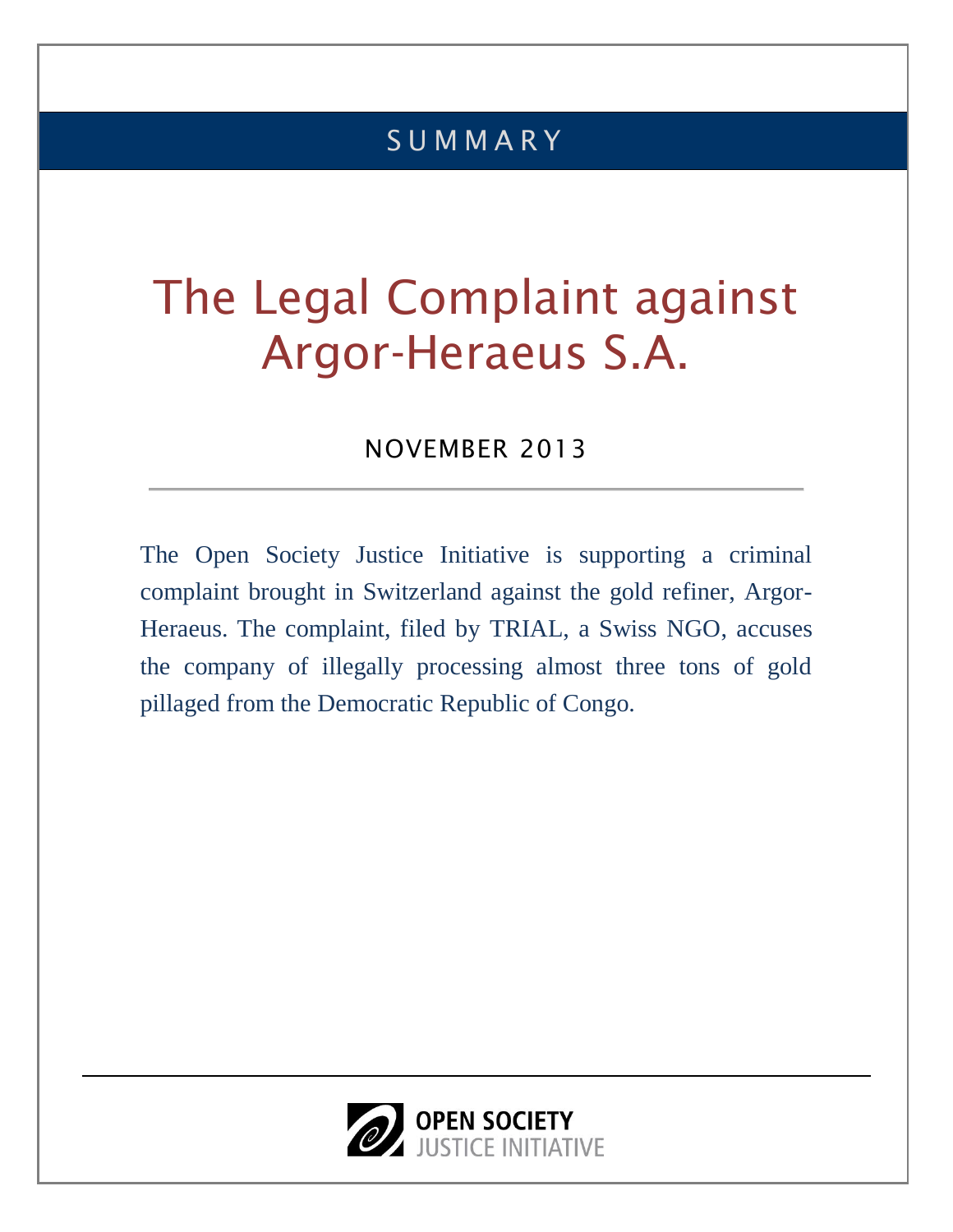# I. The Complaint

TRIAL, a Swiss NGO focused on fighting impunity for grave crimes, believes Argor-Heraeus S.A. to be guilty of the crime of money-laundering, in its handling of goods pillaged during an armed conflict. On November 1, 2013, TRIAL filed a criminal complaint to this effect with the Swiss federal prosecutor's office.

During the period 2004-2005, Argor-Heraeus refined almost three tons of gold ore pillaged from the Democratic Republic of Congo by an armed group whose activities were financed by the traffic in this gold ore. According to TRIAL, Argor-Heraeus knew, or at the least should have assumed, that this raw material was the proceeds of pillage, which is a war crime. TRIAL is asking that the Swiss prosecutors investigate the complaint.

## II. Origins of the Case

In 2004 the UN Security Council set up UN Group of Experts for the Democratic Republic of Congo to evaluate the effectiveness of the UN arms embargo on the DRC put in place the previous year. In its reports, the Group of Experts identified several entities involved in illegal appropriation and smuggling of gold from the northeast of the DRC. These included the British, Jersey Channel Island company Hussar Ltd. and Argor-Heraeus S.A., a Swiss precious metals refiner.

Documents showed that pillaged gold, mined in an area called Concession 40 in the Ituri region, had been shipped via Uganda to Switzerland to be processed into ingots by Argor–Heraeus. According to the Group of Experts, the Swiss company could not have been unaware that the gold in question had been pillaged from the DRC.

Kathi Lynn Austin, a member of the UN Group of Experts specialilzed in arms trafficking, continued to investigate Hussar and Argor-Heraeus after leaving the Group of Experts, until 2012. With the support of the Open Society Justice Initiative, Ms. Austin gathered new evidence demonstrating that the gold refined in Switzerland had been sourced illegally.

The evidence was relayed to TRIAL at its request, which worked on the case for a year, before deciding to ask the Swiss judicial authorities to investigate Argor-Heraeus.

The principle complaint against Argor-Heraeus addresses suspected involvement

**OPEN SOCIETY JUSTICE INITIATIVE**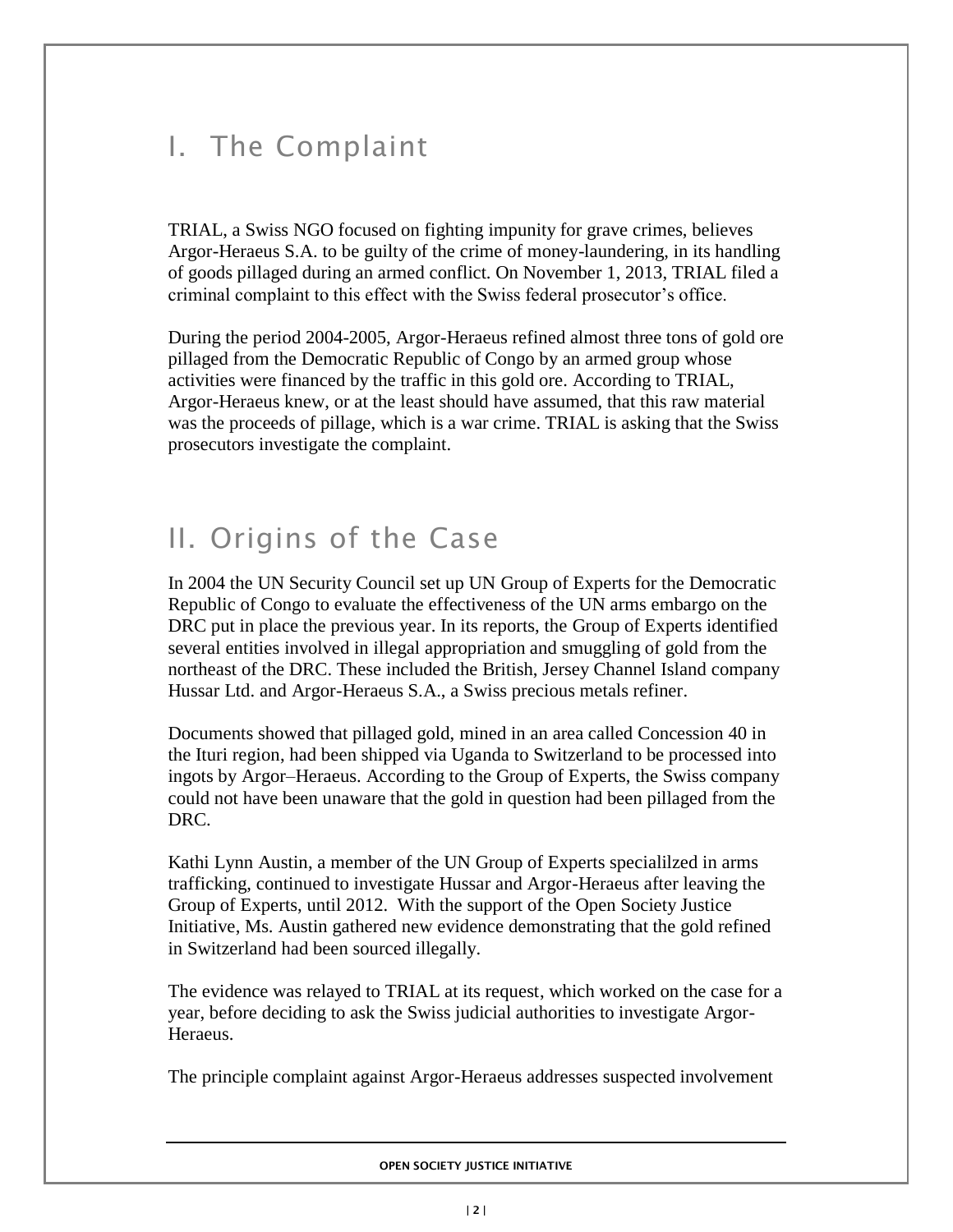in laundering the proceeds of a major crime (*blanchiment aggravé*).

### III. Background

Beginning at the end of the 1990s, the Ituri region was the focus of gold pillaging by armed groups that successively sought to control it. In 2003, the *Front Nationaliste Intégrationniste* (FNI), a group set up with the support of neighboring Uganda, took control of Concession Area 40 and used gold from this area to finance its operations and to buy arms, in breach of the UN arms embargo.

A significant part of this gold was sold in Uganda by Dr. Kisoni Kambale, a Congolese gold trader, to a Kampala-based company, Uganda Commercial Impex Ltd. (UCI). UCI resold the gold in turn to the Jersey-based British company Hussar.

To market the gold, Hussar needed to send the tainted ore for refining. Until the summer of 2004 the gold was refined by South Africa's Rand Refinery, which has confirmed that it stopped working with Hussar because it suspected the gold had been acquired illegally. Argor-Heraeus took over from Rand beginning in July 2004, and refined almost three tons of gold up to May 2005.

Argor-Heraeus maintains that it ceased to refine gold for Hussar's account in June 2005, after "learning from the press regarding the disorders in the region of the DRC with potential implication for the gold trade." But, according to TRIAL, several pieces of evidence show that the refinery could not have been ignorant of either the scale of the conflict nor of the source of this gold.

The war and the illegal commerce in gold that had been going on for several years in the Great Lakes region had been the subject of intense media coverage. Argor-Heraeus, with its own compliance department, could not have been unaware of this fact. It was also well known that gold exported from Uganda could not have been produced in Uganda itself, which produced negligible quantities of the metal. Finally, Argor-Heraeus continued to refine gold from Hussar after January 2005, despite the fact that Hussar and UCI had been identified for their role in gold pillage by the UN Group of Experts on DRC in a report that was extensively covered in the media.

The UN Group of Experts recommended that both Hussar Ltd. and Argor-Heraeus be sanctioned for violating the UN arms embargo on the DRC, since purchasing and refining this gold both constituted support for the FNI. But the sanctions committee of the Security Council took no action against Argor-Heraeus, or any other European company involved in this illicit trade. African businesses and

#### **OPEN SOCIETY JUSTICE INITIATIVE**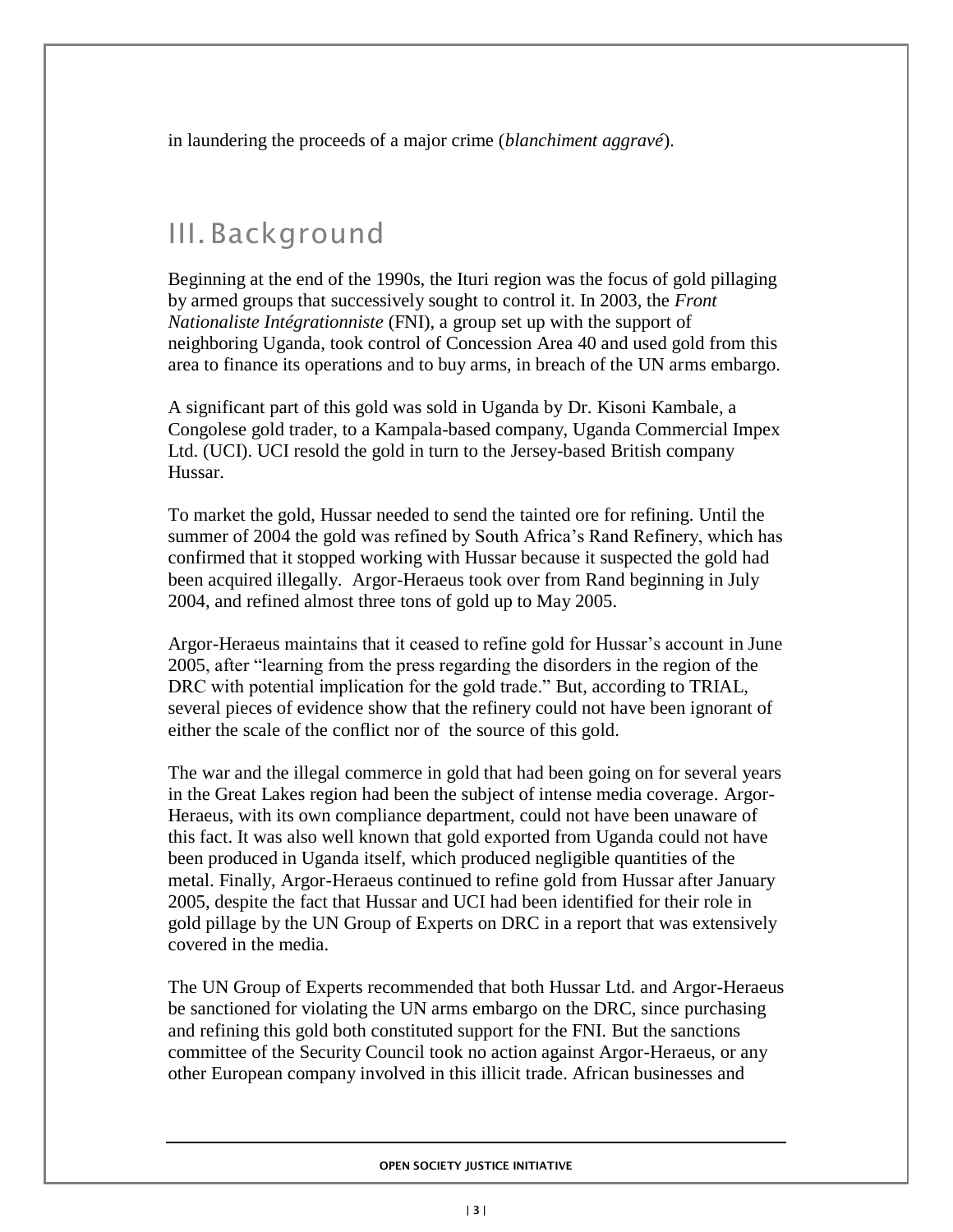individuals, including both UCI and Dr. Kisoni Kambale, were subject to heavy sanctions.

### IV.The Evidence

The allegations in this case depend on extensive evidence, including:

- Accounting documents from Hussar, covering gold purchases between May 21, 2003, and April 1, 2005, including codes that refer to the sources, including Dr. Kisoni Kambale, the business associate of the FNI armed group.
- Permits for the import into Uganda, and export from Uganda of gold, indicating its origin as the Democratic Republic of Congo.
- Data from the Ugandan ministry of mines and other official sources indicating that Ugandan production represented only a tiny proportion of its gold exports.
- Reports from the UN Group of Experts on the DRC.
- Reports and testimony from Kathi Lynn Austin in 2012.
- NGO reports on the situation in the Ituri region.
- Media reports in Switzerland and internationally indicating that the extent of the problem of pillage in DRC was a publicly-known fact at the time of these events.

#### V. What Happens Next?

Under Swiss law, a criminal complaint, or *dénonciation pénale,* can be filed with the federal prosecutor's office by any private citizen who has knowledge of or

**OPEN SOCIETY JUSTICE INITIATIVE**